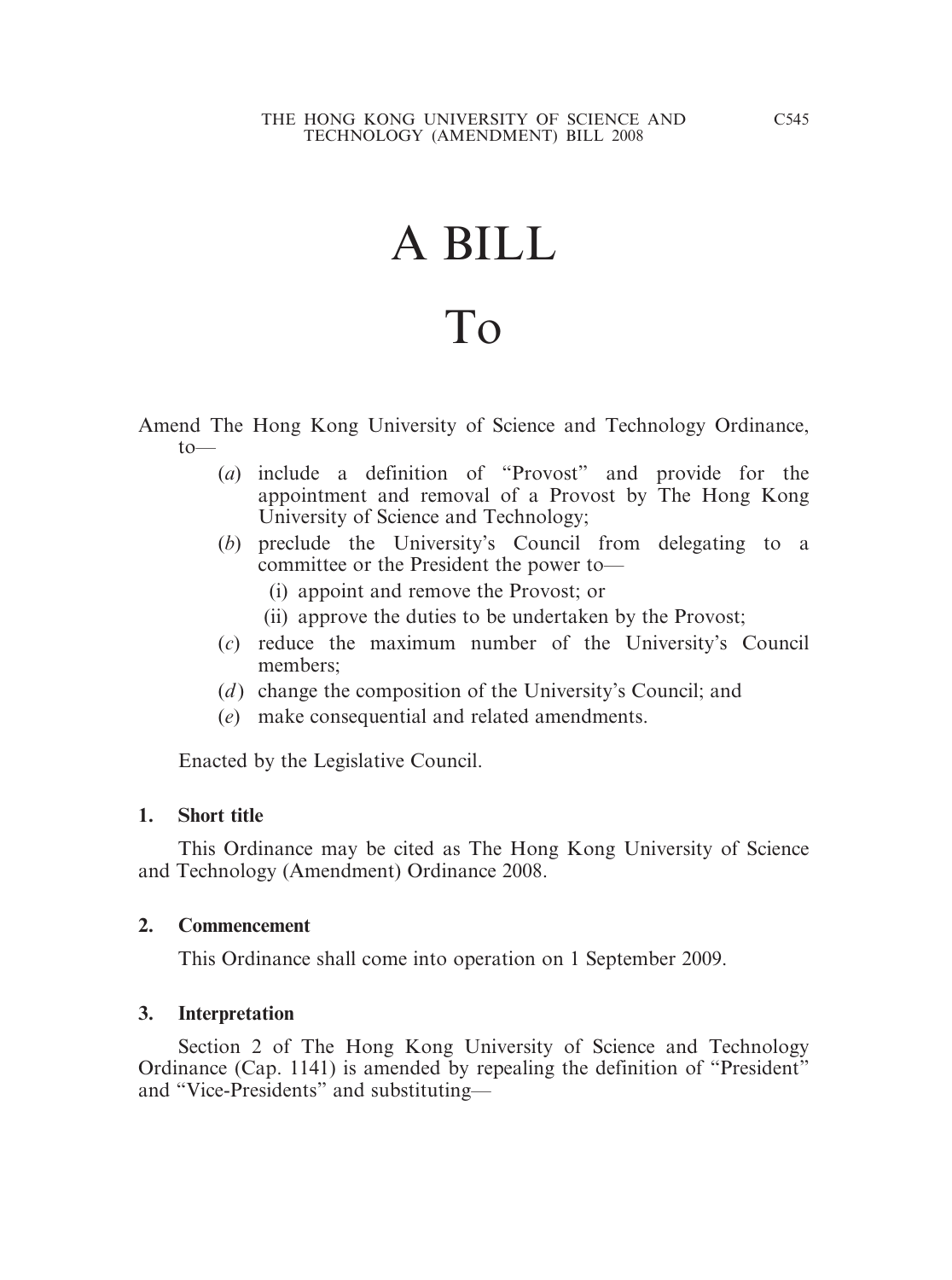""President" (校長), "Provost" (首席副校長) and "Vice-Presidents" (副校長) respectively mean the President, Provost and Vice-Presidents of the University;".

# **4. Membership of the Council**

- (1) Section 9(1) is amended—
	- (*a*) by adding— "(*aa*) the Provost;";
	- (*b*) by repealing paragraph (*b*) and substituting—
		- "(*b*) 1 Vice-President who shall be appointed by the Council by rotation among the Vice-Presidents;";
	- (*c*) by repealing paragraph (*c*) and substituting—
		- "(*c*) 2 members who shall be appointed by the Council by rotation among the Deans of Faculties and Schools and the Dean of Undergraduate Education;";
	- (*d* ) by repealing paragraph (*e*);
	- (*e*) by repealing paragraph  $(f)$  and substituting—
		- " $(f)$  not more than 2 academic members of the Senate who shall be nominated by the Senate and appointed by the Council;";
	- ( $f$ ) by repealing paragraph ( $g$ ) and substituting—
		- "(*g*) not more than 17 members, who shall not be employees or students of the University, of whom—
			- (i) not less than 10 shall have experience in commerce or industry in Hong Kong and not more than 5 shall be from other tertiary institutions in or outside Hong Kong;
			- (ii) not more than 9 shall be appointed by the Chancellor; and
			- (iii) not more than 8 shall be appointed by the Chancellor on the recommendation of the Council;
			- (*h*) 1 member who shall be elected by and from full-time employees of the University and appointed by the Council; and
			- (*i*) 1 member who shall be elected by and from full-time students of the University and appointed by the Council.".
- (2) Section  $9(3)(a)$  is repealed.

# **5. Committees of the Council**

Section  $11(4)(d)$  is repealed and the following substituted—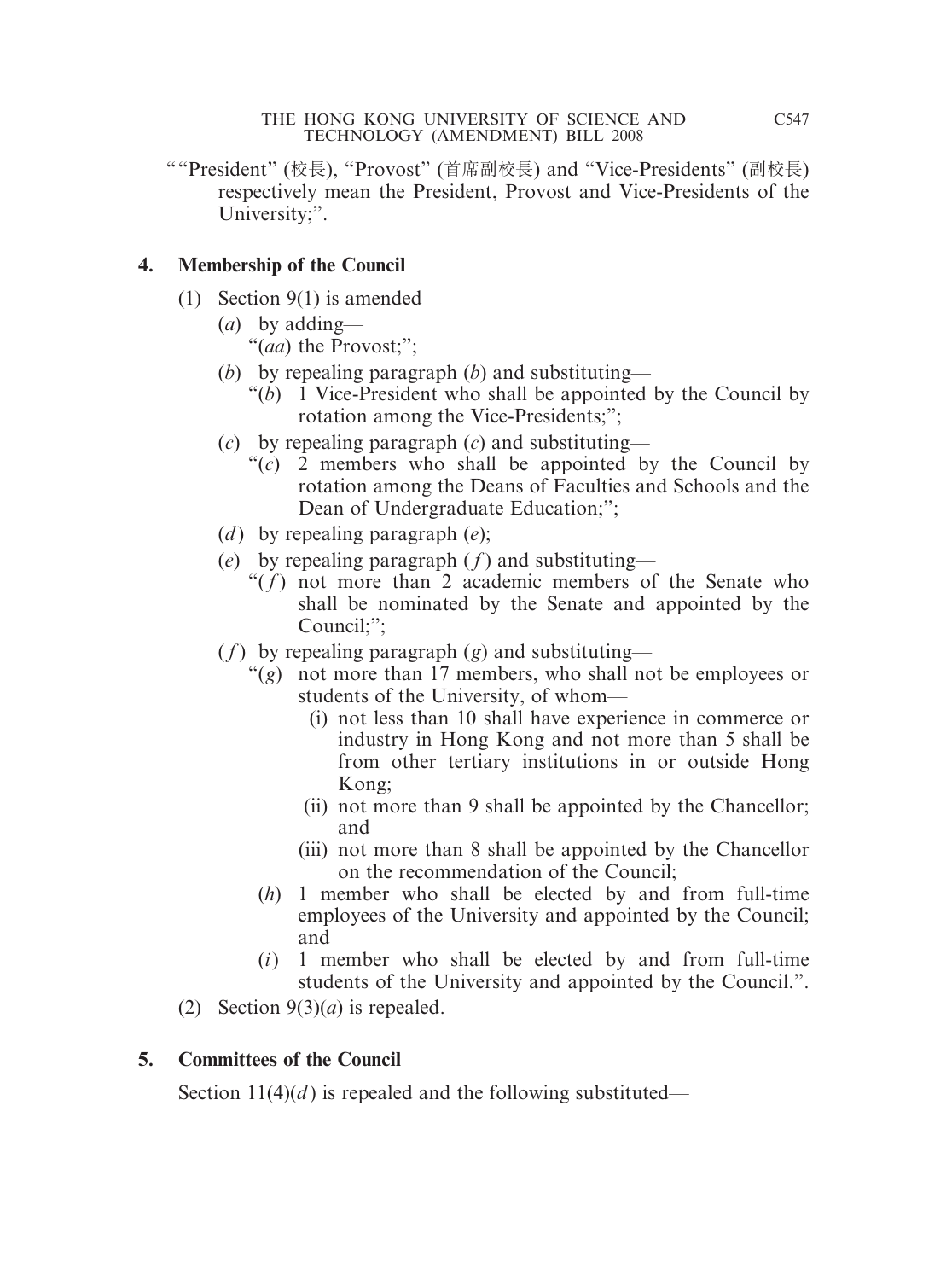" $(d)$  to appoint or remove from office the President, the Provost or any Vice-President under section 12, or to approve the duties to be undertaken by the Provost or any Vice-President under that section.".

## **6. Part heading amended**

The heading of Part V is amended by adding "PROVOST," after "PRESIDENT,".

### **7. Appointment of President, Vice-Presidents and other staff**

(1) The heading of section 12 is amended by adding "**Provost,**" after "**President,**".

(2) Section  $12(1)(b)$  is amended by adding "1 Provost and" after "appoint".

(3) Section  $12(2)(c)$  is amended by repealing "section  $9(1)(a)$ ,  $(b)$ ,  $(c)$  or  $(f)$ " and substituting "section 9(1)(*a*), (*aa*), (*b*), (*c*), (*f*), (*h*) or (*i*)".

(4) Section  $12(3)(a)$  is amended by adding "Provost and the" before "Vice-Presidents".

(5) Section 12(3)(*b*) is amended by repealing "A Vice-President" and substituting "The Provost or a Vice-President".

(6) Section  $12(3)(c)$  is amended by repealing "section  $9(1)(b)$ , (*c*) or (*f*)" and substituting "section  $9(1)(aa)$ ,  $(b)$ ,  $(c)$ ,  $(f)$ ,  $(h)$  or  $(i)$ ".

- (7) Section 12(4)(*b*) is repealed and the following substituted—
	- "(*b*) The Council may appoint any person to act as the Provost or as a Vice-President on a temporary basis during the incapacity or absence from Hong Kong of the Provost or any Vice-President, as the case may be, or if the office of the Provost or any Vice-President, as the case may be, is vacant for any reason.".

# **8. Power of Council to delegate to President**

Section 13(2)(*d*) is amended by adding "the Provost or" before "any Vice-President".

# **Explanatory Memorandum**

The purpose of this Bill is to amend The Hong Kong University of Science and Technology Ordinance (Cap. 1141) ("the Ordinance")—